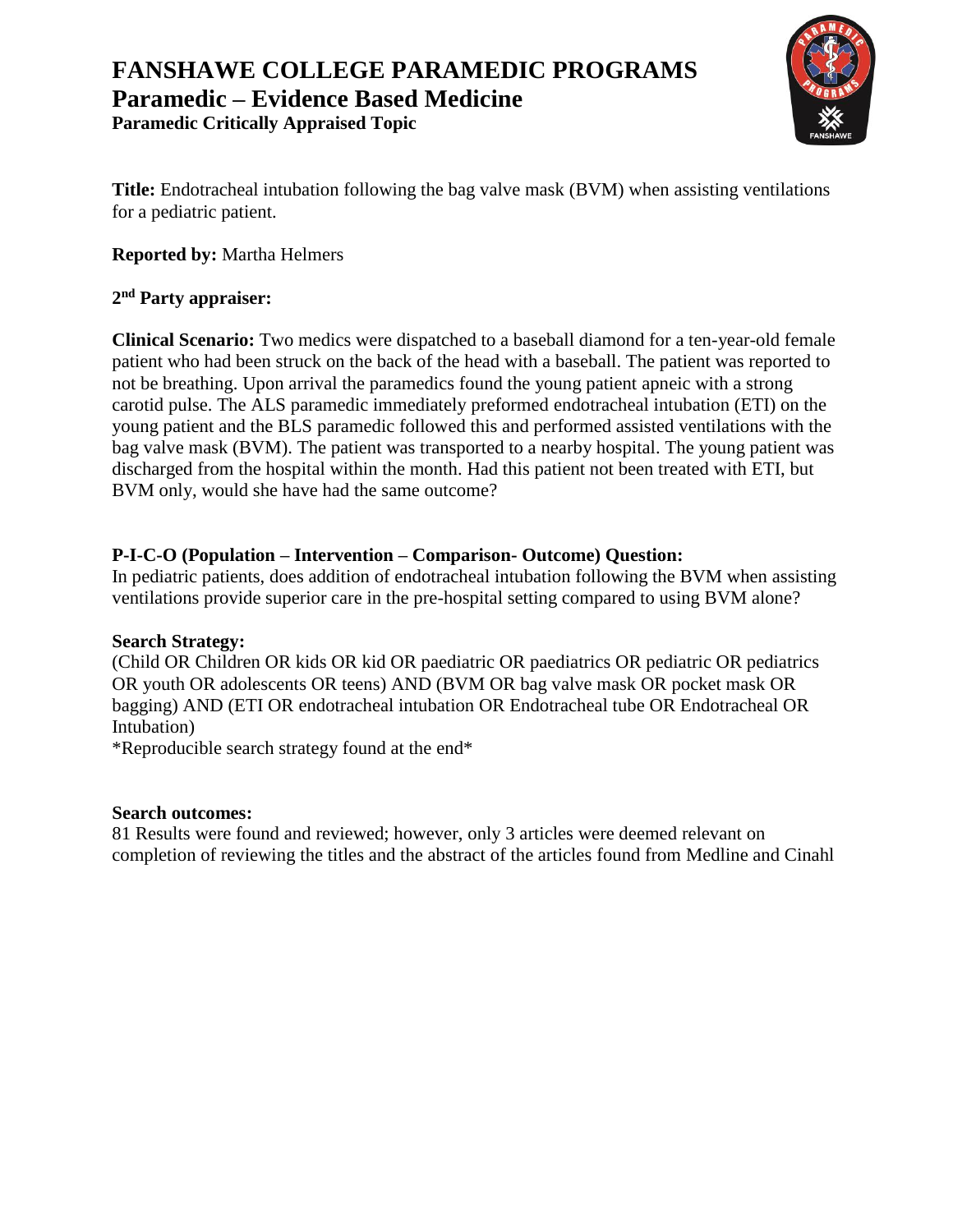

| <b>Relevant Papers:</b> |                                                                                                               |                                     |                                                                      |                                                                                                                                                                                                                                                                                                     |                                                                                                                                                                                                                                                                                                                                                                                                                                                                                                                                                                                                                                                                                                                    |
|-------------------------|---------------------------------------------------------------------------------------------------------------|-------------------------------------|----------------------------------------------------------------------|-----------------------------------------------------------------------------------------------------------------------------------------------------------------------------------------------------------------------------------------------------------------------------------------------------|--------------------------------------------------------------------------------------------------------------------------------------------------------------------------------------------------------------------------------------------------------------------------------------------------------------------------------------------------------------------------------------------------------------------------------------------------------------------------------------------------------------------------------------------------------------------------------------------------------------------------------------------------------------------------------------------------------------------|
| Author &                | <b>Population:</b>                                                                                            | <b>Design</b>                       | <b>Outcomes</b>                                                      | <b>Results</b>                                                                                                                                                                                                                                                                                      | <b>Strengths / Weaknesses</b>                                                                                                                                                                                                                                                                                                                                                                                                                                                                                                                                                                                                                                                                                      |
| <b>Date</b>             | <b>Sample</b>                                                                                                 |                                     |                                                                      |                                                                                                                                                                                                                                                                                                     |                                                                                                                                                                                                                                                                                                                                                                                                                                                                                                                                                                                                                                                                                                                    |
|                         | characteristics                                                                                               |                                     |                                                                      |                                                                                                                                                                                                                                                                                                     |                                                                                                                                                                                                                                                                                                                                                                                                                                                                                                                                                                                                                                                                                                                    |
| Gausche et<br>al (2000) | 830 patients<br>age 12 years or<br>younger<br>Weighing less<br>than 40kg<br>Requiring<br>airway<br>management | Controlled<br><b>Clinical Trial</b> | Survival and<br>neurological<br>outcomes at<br>hospital<br>discharge | No significant<br>differences between<br>the two methods were<br>found<br>ETI & BVM group:<br>110/416 (26%)<br>survival)<br>BVM group: 123/404<br>(30% survival)<br>ETI & BVM group<br>85/416 (20% good<br>neurological<br>outcome)<br>BVM group 92/404<br>$(23%$ good<br>neurological<br>outcomes) | Strengths:<br>-Total number of patients for<br>the population size was large<br>enough to conduct an<br>effective study<br>-Training was completed<br>specific to the study;<br>therefore all paramedics<br>were conducting the<br>procedures in very similar<br>manners.<br>Weaknesses:<br>-the study was restricted to<br>only two counties<br>-The study was conducted in<br>only urban areas where long<br>transport times were not<br>taken into account for<br>survival rates.<br>-For the procedural training<br>for this study, only<br>mannequins where used.<br>-This could create a flaw in<br>how well paramedics<br>practiced ETI or creating a<br>proper and affective mask<br>seal on the patients. |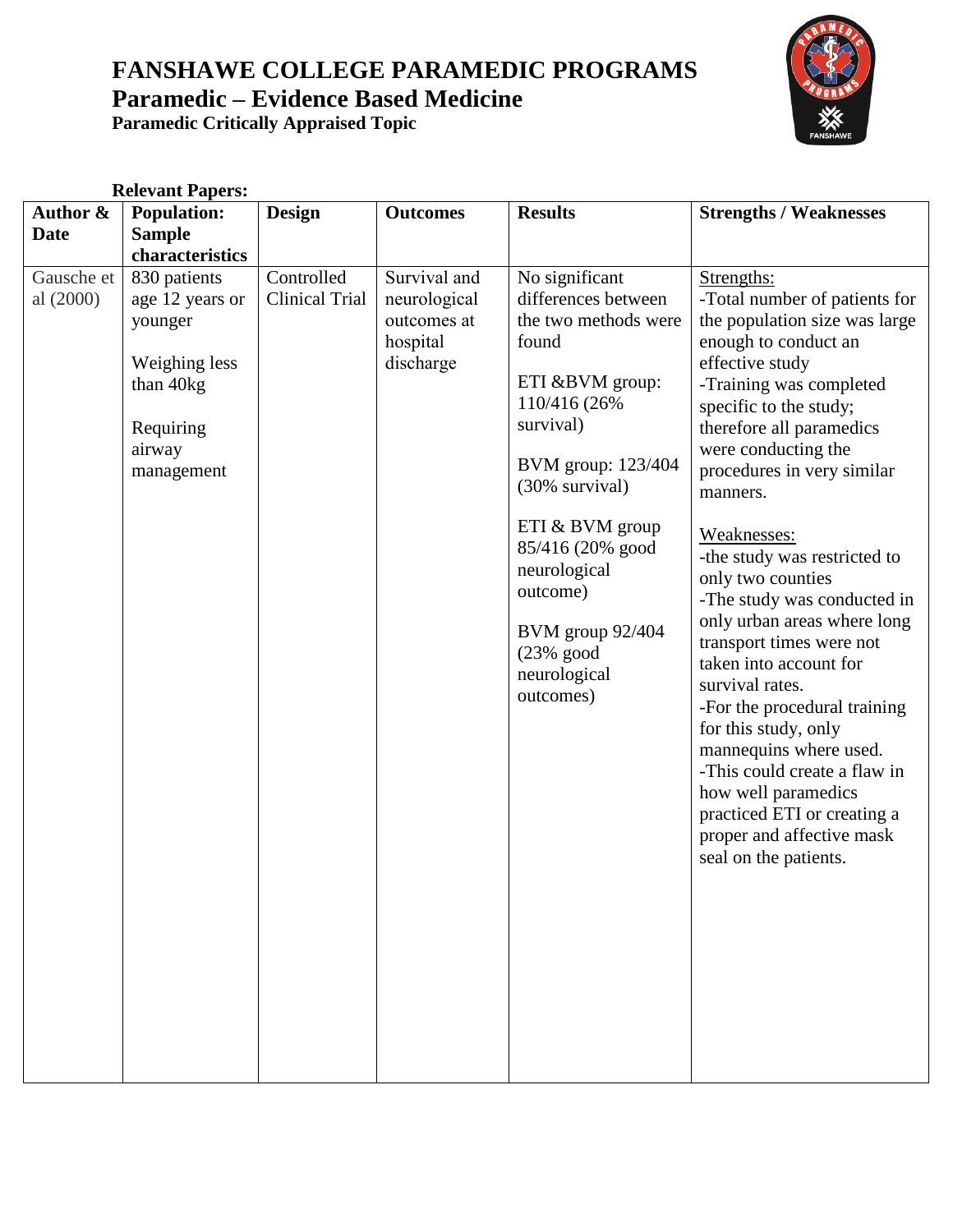

| Ehrlich et | 2,907 trauma | Retrospectiv | Effectiveness   | 105 out of 2,907                                                                                                      | Strengths:                                                                                                                                                       |
|------------|--------------|--------------|-----------------|-----------------------------------------------------------------------------------------------------------------------|------------------------------------------------------------------------------------------------------------------------------------------------------------------|
| al         | patients     | e study      | of field ETI in | patients met study                                                                                                    | -large population size                                                                                                                                           |
| (2004)     |              |              | rural pediatric | criteria                                                                                                              | -Study was conducted in                                                                                                                                          |
|            | Ages 19 and  |              | trauma patients |                                                                                                                       | Rural West Virginia. This                                                                                                                                        |
|            | younger      |              |                 | 155 ETI's attempted                                                                                                   | gives insight into ETI and its                                                                                                                                   |
|            |              |              |                 | on 105 children (1 to                                                                                                 | affectedness in a rural                                                                                                                                          |
|            |              |              |                 | 6 per patient)                                                                                                        | trauma transport in pediatric                                                                                                                                    |
|            |              |              |                 | 57% were attempted<br>in the field. 22%<br>attempted in transfer<br>to hospital. 21%<br>attempts in Trauma<br>Center. | patients.<br>-observations on the<br>pediatric airway anatomy<br>-Study was conducted over a<br>long period of time to<br>identify patients that fit<br>criteria |
|            |              |              |                 | Successful intubation<br>in the field 67%                                                                             | Weaknesses:<br>-Not limited to                                                                                                                                   |
|            |              |              |                 | Successful intubation<br>in the hospital 69%                                                                          | paramedics/pre-hospital<br>preforming of endotracheal<br>intubation                                                                                              |
|            |              |              |                 | Subsequent failures<br>50% in the field                                                                               | -Flight RN's, ED physicians<br>and anesthesiologist<br>-Multiple failed attempts at                                                                              |
|            |              |              |                 | $0\%$ in the hospitals                                                                                                | ETI were recorded<br>associated with longer                                                                                                                      |
|            |              |              |                 | -Airway                                                                                                               | transport time.                                                                                                                                                  |
|            |              |              |                 | complications/multipl                                                                                                 | -There was no specification                                                                                                                                      |
|            |              |              |                 | e ETI lead to                                                                                                         | on how the patient was being                                                                                                                                     |
|            |              |              |                 | transport delay lower                                                                                                 | transported.                                                                                                                                                     |
|            |              |              |                 | GCS longer hospital                                                                                                   |                                                                                                                                                                  |
|            |              |              |                 | stay                                                                                                                  |                                                                                                                                                                  |
|            |              |              |                 | -Multiple ETI                                                                                                         |                                                                                                                                                                  |
|            |              |              |                 | attempts                                                                                                              |                                                                                                                                                                  |
|            |              |              |                 | (complications)                                                                                                       |                                                                                                                                                                  |
|            |              |              |                 | limited advantage                                                                                                     |                                                                                                                                                                  |
|            |              |              |                 | over the BVM                                                                                                          |                                                                                                                                                                  |
|            |              |              |                 |                                                                                                                       |                                                                                                                                                                  |
|            |              |              |                 | -possibly affect the<br>outcome                                                                                       |                                                                                                                                                                  |
|            |              |              |                 |                                                                                                                       |                                                                                                                                                                  |
|            |              |              |                 |                                                                                                                       |                                                                                                                                                                  |
| Stockinger | 5,773 trauma | Retrospectiv | The survival    | 5,773 patients                                                                                                        | Strengths:                                                                                                                                                       |
| and        | patients     | e study      | benefit of      | enrolled in the study                                                                                                 | -Population size is high                                                                                                                                         |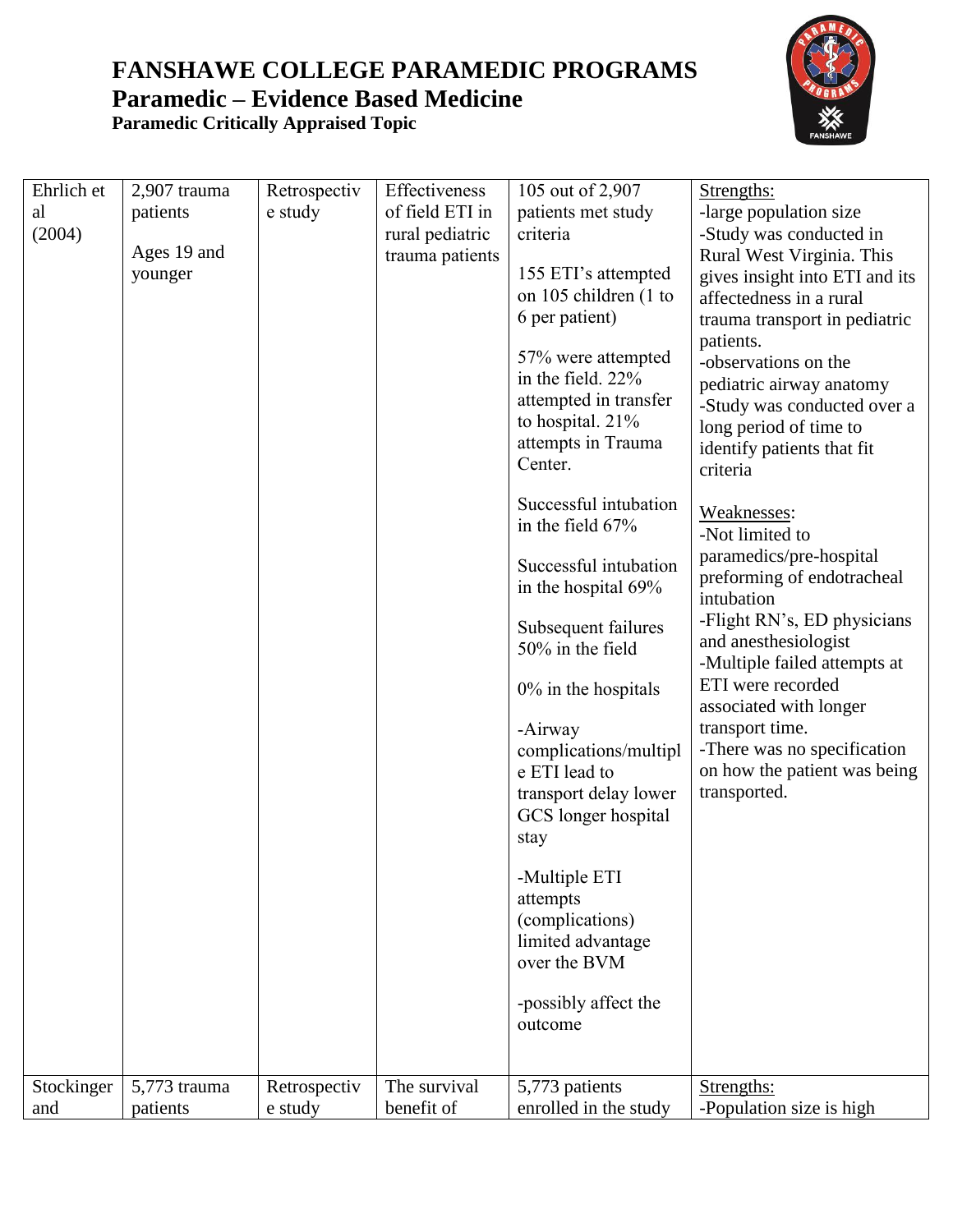

| McSwain | transported to  | preforming      | of these patients 533                     | -Study was conducted          |
|---------|-----------------|-----------------|-------------------------------------------|-------------------------------|
| (2004)  | the trauma      | pre-hospital    | would receive ETI or                      | through a long period of time |
|         | center who had  | endotracheal    | <b>BVM</b>                                | creating an advantage for     |
|         | received ETI or | intubation on   |                                           | accurate results              |
|         | <b>BVM</b>      | trauma patients | Age range included                        | -The study looked at several  |
|         |                 |                 | 2-97 years                                | outcomes that could provide   |
|         |                 |                 |                                           | information based on the      |
|         |                 |                 | Receiving ETI -                           | superiority of ETI            |
|         |                 |                 | 316(5.5%)                                 | -Focused on the Mortality     |
|         |                 |                 |                                           | and Mechanism of injury as    |
|         |                 |                 | Receiving $BVM -$                         | well as pre-hospital time     |
|         |                 |                 | 217(3.8%)                                 |                               |
|         |                 |                 |                                           | Weaknesses:                   |
|         |                 |                 | Found that ETI                            | -The groups for either        |
|         |                 |                 | patients experienced                      | receiving BVM and ETI         |
|         |                 |                 | an increase in the                        | could have been possibly      |
|         |                 |                 | transport time                            | different population groups   |
|         |                 |                 | $(22.0 \text{ vs } 20.1 \text{ minutes})$ | -The ETI group could have     |
|         |                 |                 | $p = 0.0241$                              | been made upon a selection    |
|         |                 |                 |                                           | bias because of the more      |
|         |                 |                 |                                           | significant trauma associated |
|         |                 |                 |                                           | with this population.         |
|         |                 |                 |                                           |                               |

## **Comments:**

Consideration should be made towards the fact that while this PICO question is based on pediatric patients only, the final article does not focus on pediatric patients but on all trauma patients. Furthermore, there was not much to be found in regards to pediatrics and ETI; but overall, the main study conclusions were that there should be a consideration that ETI causes more harm than good as well as increased scene time.

### **Consider: Why would you not change practice based on this article?**

Considering that there are not many studies done on the topic of ETI in pediatric patients, further research is required before a definitive conclusion can be made. For the moment, there is therefore not enough evidence to change current practices in pre-hospital airway management.

### **Clinical Bottom Line:**

Because of the minimal amount of research on ETI and the pediatric population, further studies should be conducted in order to get a concrete decision on whether ETI is a superior method over use of the bag valve mask on its own.

**References:**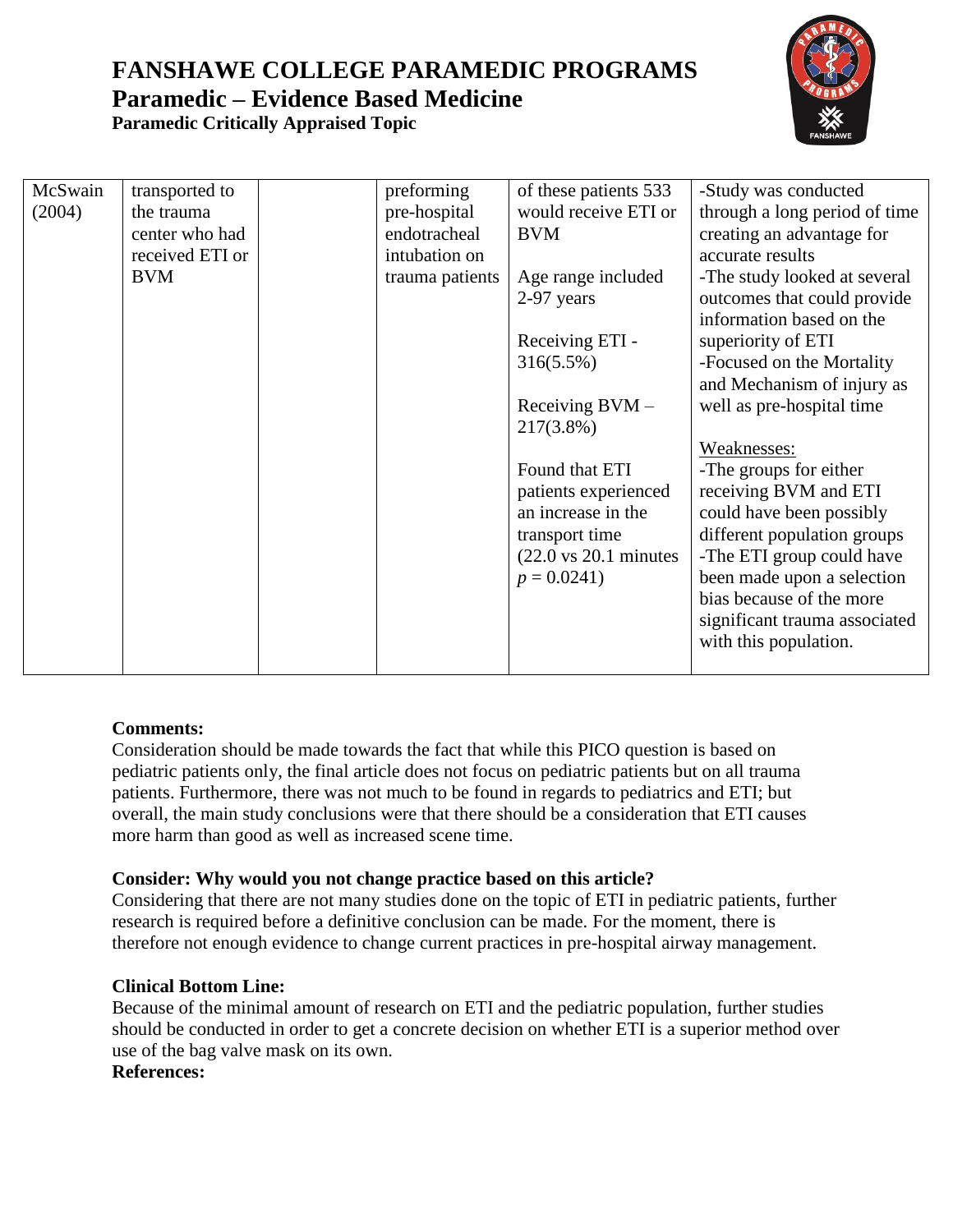

- Ehrlich, P. F., Seidman, P. S., Atallah, O., Haque, A., & Helmkamp, J. (2004) Endotracheal intubations in rural pediatric trauma patients. *Journal of Pediatric surgery 39* (9) DOI: 10.1016/j.jpedsurg.2004.05.010
- Gausche, M., Lewis, R. J., Stratton, S. J., Haynes, B. E., Gunter, C. S., Poore, P. D., … Seidel, J. S. (2000). Effect of out-of-hospital pediatric endotracheal intubation on survival and neurological outcome. *Caring for the Critically Ill Patient, 283*(6). DOI: 0.1001/jama.283.6.783
- Stockinger, Z. & T., McSwain, N. E. (2004). Prehospital endotracheal intubation for trauma does not improve survival over bag-valve-mask ventilation. *The Journal of Trauma, Injury, Infection, and Critical Care, 56* (3). DOI: 10.1097/01.TA.0000111755.94642.29

### **Reproducible search strategy:**

### Searching: **MEDLINE, CINAHL**

| <b>Search</b>    | <b>Search Terms</b>         | <b>Actions</b>           |
|------------------|-----------------------------|--------------------------|
| ID#              |                             |                          |
| S <sub>2</sub> 3 |                             | View Results (81)        |
|                  | <b>S11 AND S16 AND S22</b>  |                          |
| S <sub>22</sub>  |                             | View Results $(87, 145)$ |
|                  | S17 OR S18 OR S19 OR S20 OR |                          |
|                  | S <sub>21</sub>             |                          |
| S <sub>21</sub>  |                             | View Results $(78,071)$  |
|                  | intubation                  |                          |
| S <sub>20</sub>  |                             | View Results $(24, 125)$ |
|                  | endotracheal                |                          |
| S <sub>19</sub>  |                             | View Results (10,668)    |
|                  | endotracheal tube           |                          |
| S18              |                             | View Results (15,886)    |
|                  | endotracheal intubation     |                          |
| S17              |                             | View Results $(1,244)$   |
|                  | <b>ETI</b>                  |                          |
| S16              |                             | View Results $(1,307)$   |
|                  | S12 OR S13 OR S14 OR S15    |                          |
| S <sub>15</sub>  |                             | View Results (541)       |
|                  | bagging                     |                          |
| S14              |                             | View Results (82)        |
|                  | pocket mask                 |                          |
| S13              |                             | View Results (553)       |
|                  | bag valve mask              |                          |
| S12              |                             | View Results (258)       |